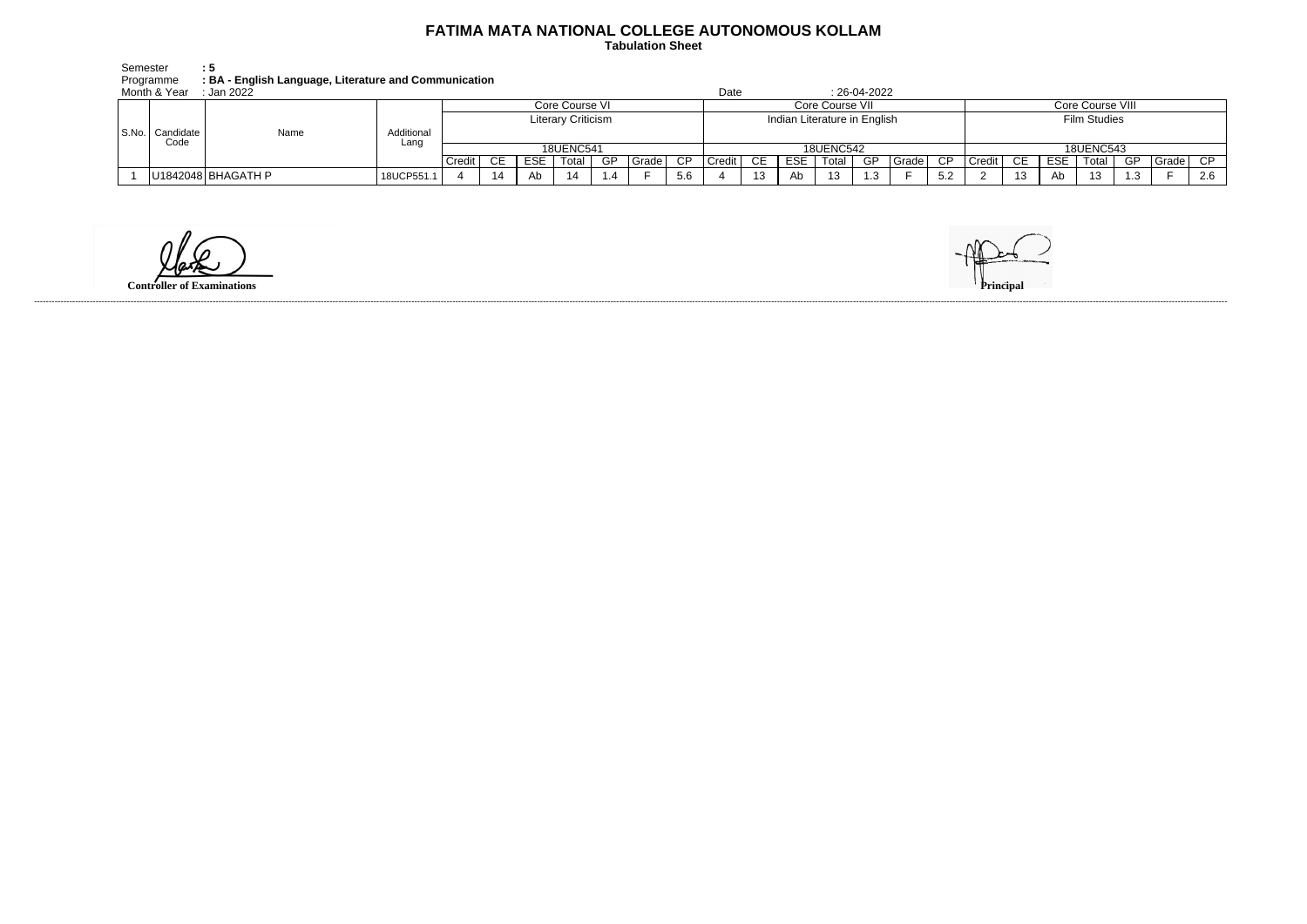|       |                     |                    |            |                  |    |            | Core Course IX                   |     |       | Core Course X                        |                     |                  |            |       |    |       |                           |  |
|-------|---------------------|--------------------|------------|------------------|----|------------|----------------------------------|-----|-------|--------------------------------------|---------------------|------------------|------------|-------|----|-------|---------------------------|--|
|       |                     |                    |            |                  |    |            | <b>Linguistics and Phonetics</b> |     |       | Post Colonial Literatures in English |                     |                  |            |       |    |       |                           |  |
| S.No. | Candidate I<br>Code | Name               | Additional |                  |    |            |                                  |     |       |                                      |                     |                  |            |       |    |       |                           |  |
|       |                     |                    | Lang       | <b>18UENC544</b> |    |            |                                  |     |       |                                      |                     | <b>18UENC545</b> |            |       |    |       |                           |  |
|       |                     |                    |            | Credit           | CЕ | <b>ESE</b> | Total                            | GP  | Grade | $\overline{CP}$                      | Credit <sup>1</sup> | CE               | <b>ESE</b> | ⊺otal | GP | Grade | <b>CP</b>                 |  |
|       |                     | U1842048 BHAGATH P | 18UCP551.  |                  |    | <b>AD</b>  | $\Lambda$<br>ںו                  | ∣.3 |       | 5.2                                  |                     | 13               | Ab         | ៱៱    | .3 |       | $\mathsf{r} \circ$<br>◡.∠ |  |

**Controller of Examinations** 

------------------------------------------------------------------------------------------------------------------------------------------------------------------------------------------------------------------------------------------------------------------------------------------------------------------------------------------------------------------------------------------------------------------------